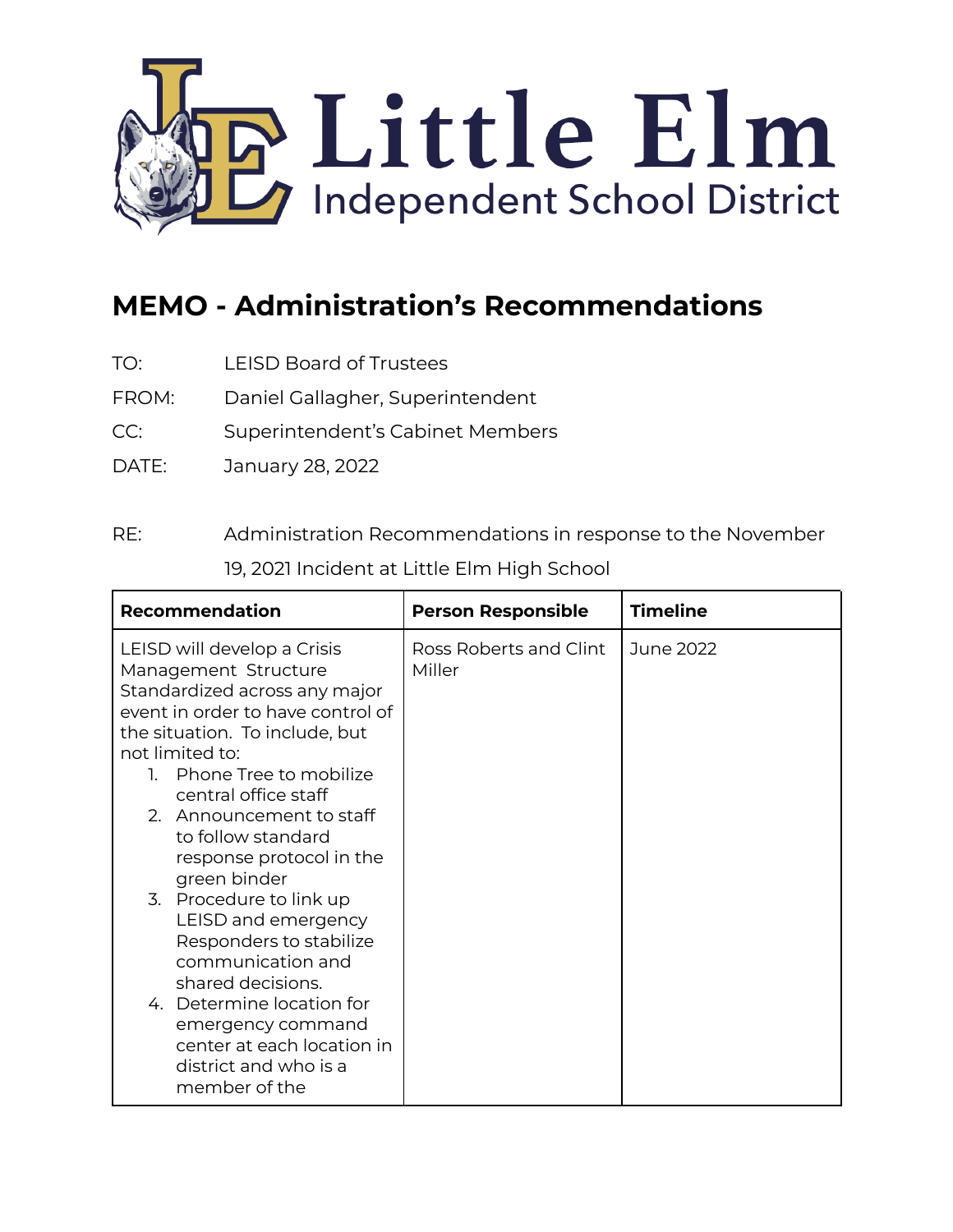

| emergency command<br>center<br>a. Who responds<br>on-site and who<br>reports to<br>emergency<br>command center<br>b. When emergency<br>command center<br>is established at<br>site of incident,<br>who takes control<br>of situation for<br>district and who<br>reports to the<br>command center<br>Protocol for radio use<br>5.<br>a. Radio silence<br>b. Call signs (not Toni<br>to Ross but Nurse<br>to Deputy<br>Superintendent) |                                   |           |
|--------------------------------------------------------------------------------------------------------------------------------------------------------------------------------------------------------------------------------------------------------------------------------------------------------------------------------------------------------------------------------------------------------------------------------------|-----------------------------------|-----------|
| Develop Protest/Major<br>Disturbance Protocol for Green<br>Crisis Binder                                                                                                                                                                                                                                                                                                                                                             | <b>Clint Miller</b>               | June 2022 |
| Develop Protest Procedure for<br>Student Code of Conduct and<br><b>Student Handbook</b>                                                                                                                                                                                                                                                                                                                                              | <b>Clint Miller</b>               | June 2022 |
| Develop a Communication<br>timing for credible and<br>non-credible threats from Social<br>Media<br>Determine who needs to<br>1.<br>receive the outbound<br>communication<br>following the<br>determination of                                                                                                                                                                                                                        | Cecelia Jones and Ross<br>Roberts | June 2022 |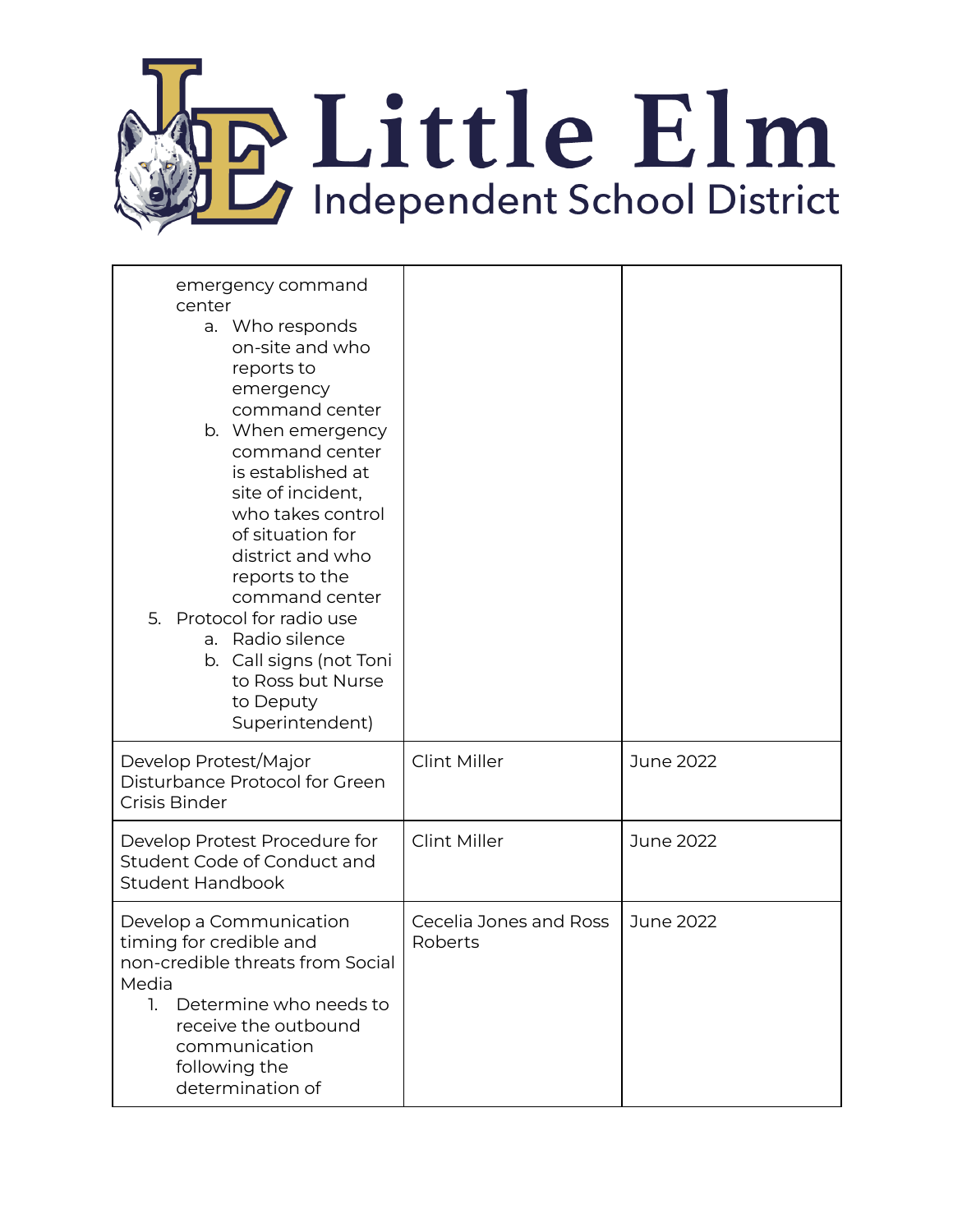

| credible/non-credible<br>social media postings<br>a. Level of potential<br>threat<br>b. Certainty of event<br>c. Communicate<br>until the event is<br>over                                                                                          |                                   |                                    |
|-----------------------------------------------------------------------------------------------------------------------------------------------------------------------------------------------------------------------------------------------------|-----------------------------------|------------------------------------|
| Communication for major<br>events in which parents will<br>wish to check students out to<br>include the statement, or<br>similar statement, "Parents, do<br>not come to the campus. We<br>will notify you where the<br>reunification site will be." | Cecelia Jones                     | June 2022                          |
| Adjust the current reunification<br>plan for an incident in which<br>students remain on campus.<br>Determine where reunification<br>will occur and how students will<br>be transported to the<br>reunification site.                                | Clint Miller                      | June 2022                          |
| LEPD secure all entrance and<br>exits to the campus                                                                                                                                                                                                 | <b>Chief Harrison</b>             | As situation happens               |
| Purchase and implement social<br>media monitoring - Meltwater                                                                                                                                                                                       | Cecelia Jones and Ross<br>Roberts | January 2022                       |
| Develop a plan for standing up<br>counseling services, including<br>virtual counseling services and<br>services during a holiday or<br>following a major incident<br>De-escalation of students<br>during a major event or<br>protest                | Denise Jensen                     | 2022-2023 school year<br>dates TBD |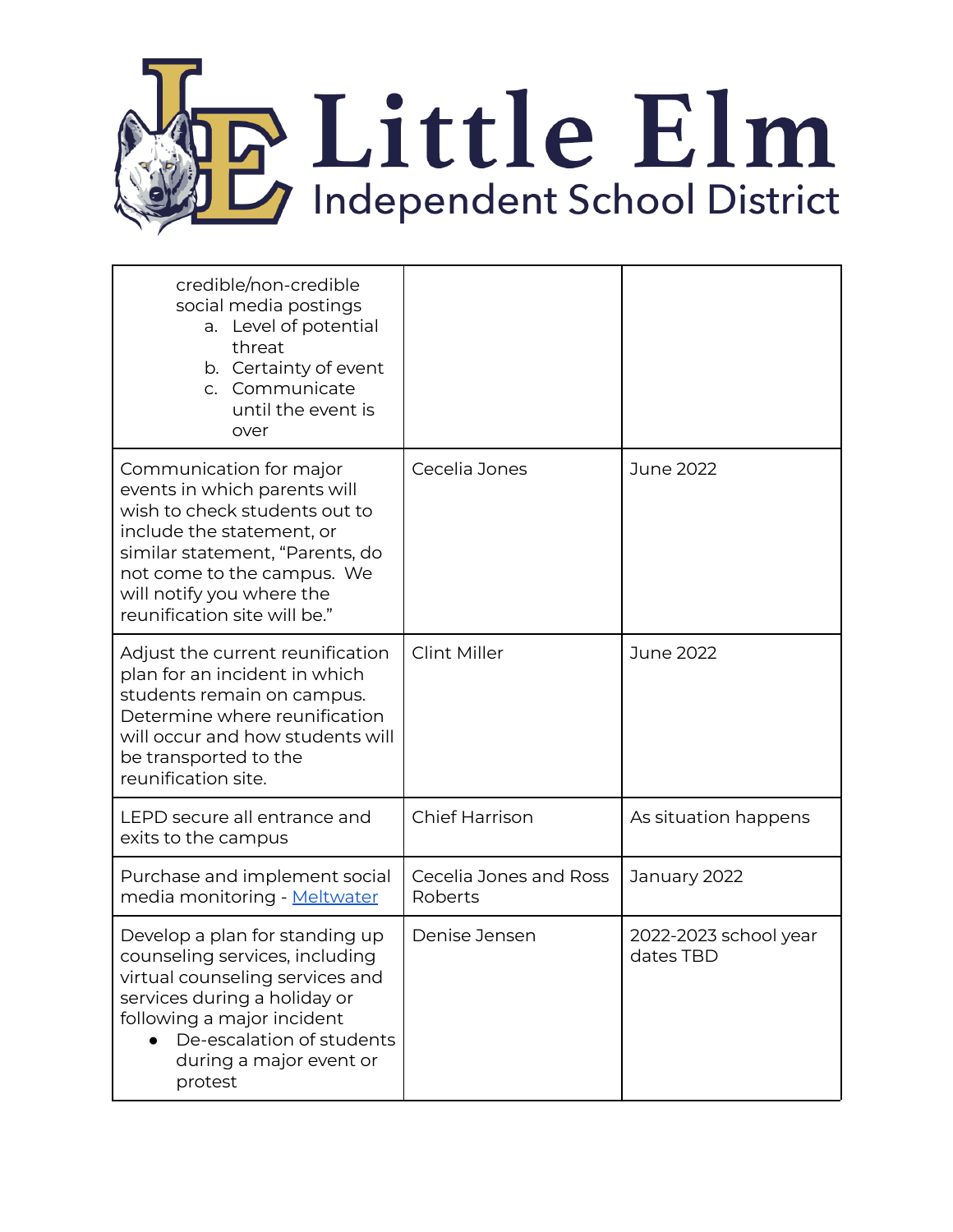

| Services provided to<br>students after a major<br>event<br><b>Critical Incident Stress</b><br>Debriefing provided to<br>staff to prepare them for<br>resuming services<br>Intentional rebuilding of<br>relationships with<br>students after a major<br>event<br>Create partnerships for<br>outside agency support<br>(MHMR, Children<br>Advocacy Center, etc) |                                                 |                                    |
|---------------------------------------------------------------------------------------------------------------------------------------------------------------------------------------------------------------------------------------------------------------------------------------------------------------------------------------------------------------|-------------------------------------------------|------------------------------------|
| Beginning of the year review<br>with leadership/campus<br>leadership specific to major<br>events<br>Roll practice<br><b>Procedure Practice</b>                                                                                                                                                                                                                | <b>Clint Miller</b>                             | 2022-2023 school year<br>dates TBD |
| Research and implement a<br>volunteer parent and<br>community group                                                                                                                                                                                                                                                                                           | <b>Clint Miller</b>                             | January 2022                       |
| QR Code on student IDs to take<br>them to a student resource<br>page                                                                                                                                                                                                                                                                                          | Clint Miller, Brandon,<br>and Campus Principals | September 2022                     |
| Education and training<br>regarding sexual assault and<br>sexual harassment<br>Parents<br>Staff<br>Students                                                                                                                                                                                                                                                   | <b>Title IX Coordinator</b>                     | 2022-2023 school year<br>dates TBD |
| Student training regarding<br>police interactions (face to face                                                                                                                                                                                                                                                                                               | Clint Miller, Ross<br>Roberts, and LEPD         | 2022-2023 school year<br>dates TBD |